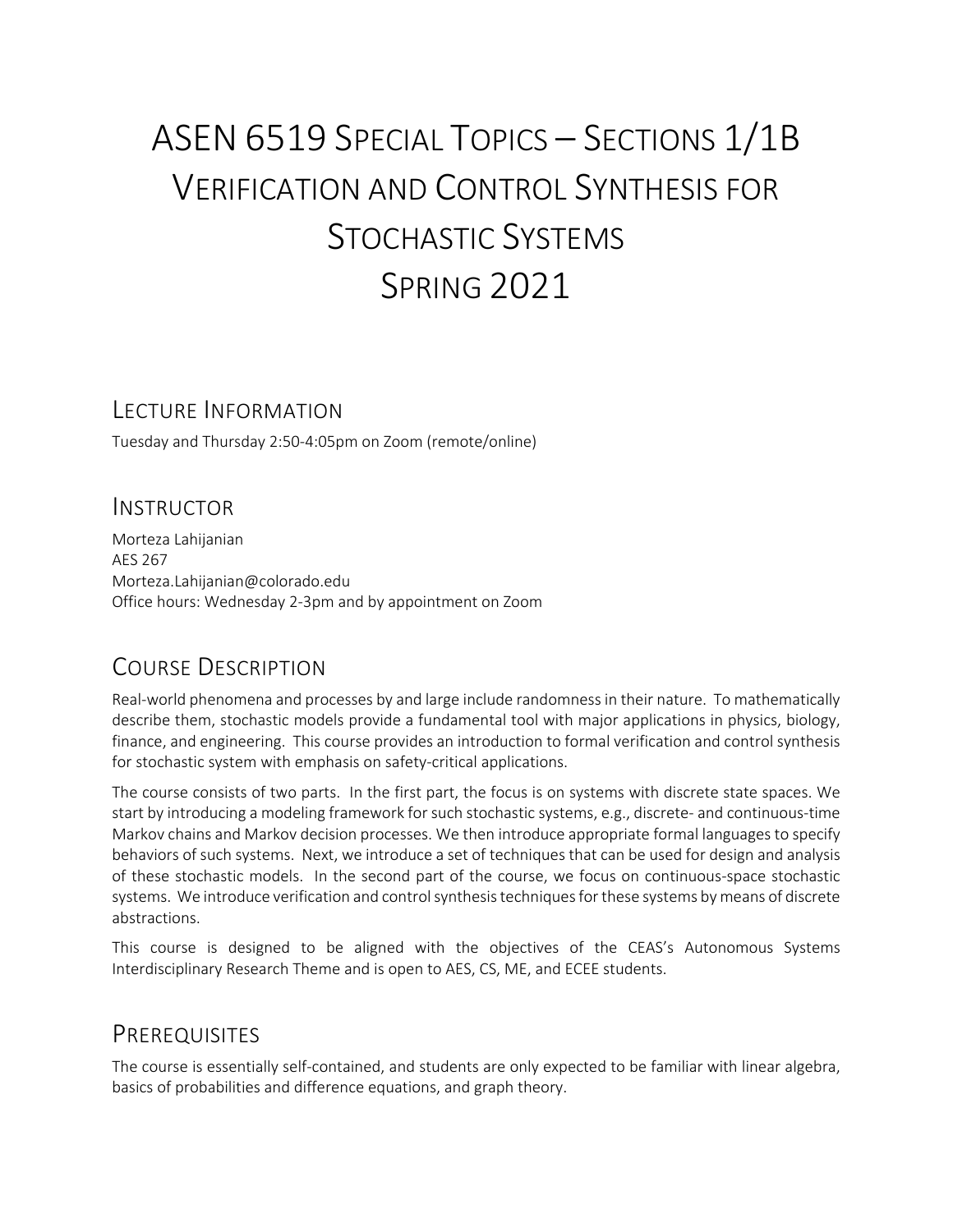Recommended preparation: students should be proficient in linear algebra, basic notions of probabilities and difference equations, and some discrete math (graphs and transition systems). Basic knowledge of controls concepts is helpful but not essential.

#### GRADING AND EVALUATION

Classwork consists of:

- homework 20%
- tool exercises 10%
- mid-term exam 30%
- paper presentation 10%
- final project 30%

## COURSE TEXTBOOKS

Required:

• *Principles of Model Checking* Christel Baier and Joost-Pieter Katoen MIT Press 2008 e-book through CU library: https://tinyurl.com/yxoxgjav

Additional Resources:

- *Stochastic Model Checking* M. Kwiatkowska, G. Norman, and D. Parker Springer 2007 Link: https://www.prismmodelchecker.org/papers/sfm07.pdf
- *Automated Verification Techniques for Probabilistic Systems* V. Forejt, M. Kwiatkowska, G. Norman and D. Parker Springer 2011 Link: https://www.prismmodelchecker.org/papers/sfm11.pdf
- *Temporal logic motion planning and control with probabilistic satisfaction guarantees* M. Lahijanian, S. B. Andersson, and C. Belta IEEE Transactions on Robotics 2012 Link: https://ieeexplore.ieee.org/stamp/stamp.jsp?tp=&arnumber=6085615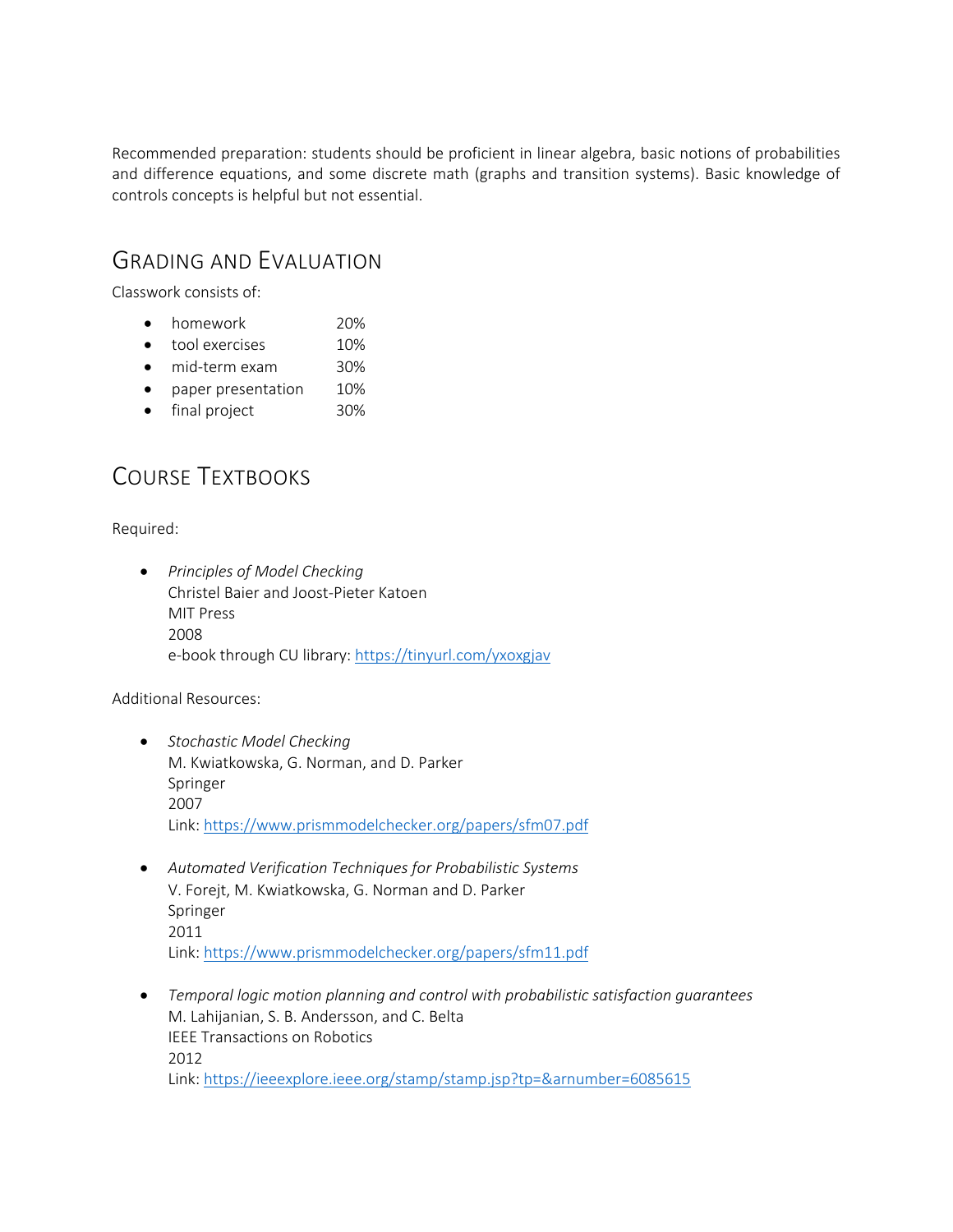• *Formal Verification and Synthesis for Discrete-Time Stochastic Systems* M. Lahijanian, S. B. Andersson, and C. Belta IEEE Transactions on Automatic Control 2015 Link: https://ieeexplore.ieee.org/stamp/stamp.jsp?tp=&arnumber=7029024&isnumber=7166373

#### COURSE OUTLINE

- Discrete-time Markov chains (DTMCs) and their properties
- Probabilistic temporal logics: PCTL, LTL, etc.
- PCTL model checking for DTMCs
- The PRISM model checker
- Costs & rewards
- Continuous-time Markov chains (CTMCs)
- Applications (CTMC)
- Markov decision processes (MDPs)
- Strategy synthesis
- Probabilistic LTL model checking
- Applications (MDP)
- Discrete-time, continuous stochastic difference equations
- MDP approximate abstraction
- Multi-objective analysis

## CLASSROOM/ZOOM BEHAVIOR

Both students and faculty are responsible for maintaining an appropriate learning environment in all instructional settings, whether in person, remote or online. Those who fail to adhere to such behavioral standards may be subject to discipline. Professional courtesy and sensitivity are especially important with respect to individuals and topics dealing with race, color, national origin, sex, pregnancy, age, disability, creed, religion, sexual orientation, gender identity, gender expression, veteran status, political affiliation or political philosophy. For more information, see the policies on classroom behavior and the Student Code of Conduct.

Students are required to keep their camera on during class on Zoom. The students are to present themselves as if each individual were actually in the classroom. Classes on Zoom, like all other classes, are governed by the campus policy on Student Classroom and Course-Related Behavior.

#### RECORDING LECTURES

Each lecture will be recorded, and the video will be made available on the course website. Zoom automatically provides notice to students when recordings are started, paused, and stopped. Only the course instructor is authorized to record a class. Students are not authorized to record a class through any means. Access to a recording is limited to class participants through one's CU Boulder IdentiKey. Students are not authorized to distribute class recordings outside the class.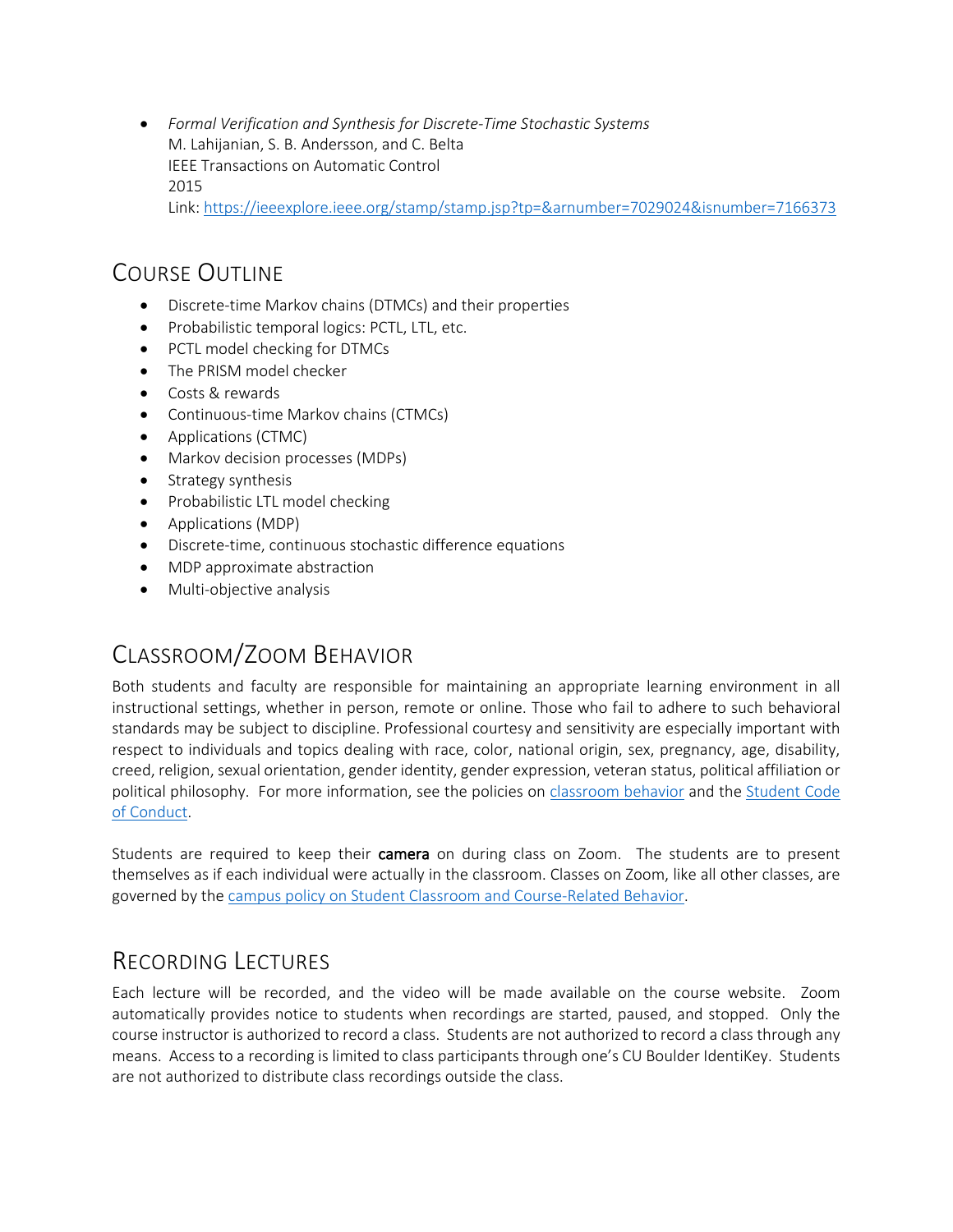# REQUIREMENTS FOR COVID-19

As a matter of public health and safety due to the pandemic, all members of the CU Boulder community and all visitors to campus must follow university, department and building requirements, and public health orders in place to reduce the risk of spreading infectious disease. Required safety measures at CU Boulder relevant to the classroom setting include:

- maintain 6-foot distancing when possible,
- wear a face covering in public indoor spaces and outdoors while on campus consistent with state and county health orders,
- clean local work area.
- practice hand hygiene,
- follow public health orders, and
- if sick and you live off campus, do not come onto campus (unless instructed by a CU Healthcare professional), or if you live on-campus, please alert CU Boulder Medical Services.

Students who fail to adhere to these requirements will be asked to leave class, and students who do not leave class when asked or who refuse to comply with these requirements will be referred to Student Conduct and Conflict Resolution. For more information, see the policies on COVID-19 Health and Safety and classroom behavior and the Student Code of Conduct. If you require accommodation because a disability prevents you from fulfilling these safety measures, please see the "Accommodation for Disabilities" statement on this syllabus.

Before returning to campus, all students must complete the COVID-19 Student Health and Expectations Course. Before coming on to campus each day, all students are required to complete a Daily Health Form.

Students who have tested positive for COVID-19, have symptoms of COVID-19, or have had close contact with someone who has tested positive for or had symptoms of COVID-19 must stay home and complete the Health Questionnaire and Illness Reporting Form remotely. In this class, if you are sick or quarantined, inform the instructor that you are not able to attend the lectures immediately.

#### ACCOMMODATION FOR DISABILITIES

If you qualify for accommodations because of a disability, please submit your accommodation letter from Disability Services to your faculty member in a timely manner so that your needs can be addressed. Disability Services determines accommodations based on documented disabilities in the academic environment. Information on requesting accommodations is located on the Disability Services website. Contact Disability Services at 303-492-8671 or dsinfo@colorado.edu for further assistance. If you have a temporary medical condition, see Temporary Medical Conditions on the Disability Services website.

## PREFERRED STUDENT NAMES AND PRONOUNS

CU Boulder recognizes that students' legal information doesn't always align with how they identify. Students may update their preferred names and pronouns via the student portal; those preferred names